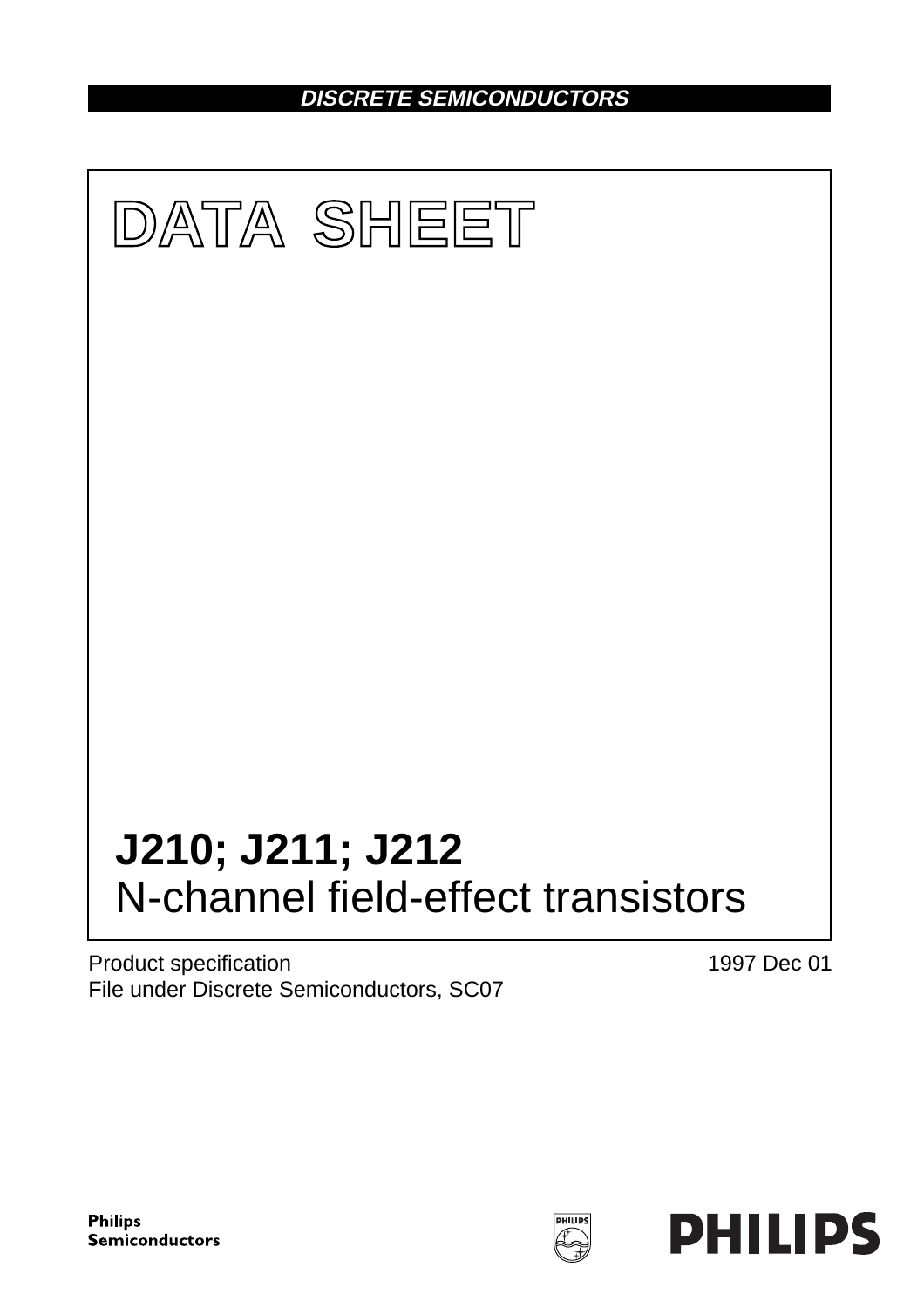## **N-channel field-effect transistors J210; J211; J212**

## **FEATURES**

- High speed switching
- Interchangeability of drain and source connections
- High impedance.

## **APPLICATIONS**

- Analog switches
- Choppers, multiplexers and commutators
- Audio amplifiers.

## **DESCRIPTION**

N-channel symmetrical junction field-effect transistor in a TO-92 (SOT54) package.

## **CAUTION**

This product is supplied in anti-static packing to prevent damage caused by electrostatic discharge during transport and handling. For further information, refer to Philips specs.: SNW-EQ-608, SNW-FQ-302A and SNW-FQ-302B.

## **PINNING - TO-92 (SOT54)**

| <b>PIN</b> | <b>SYMBOL</b> | <b>DESCRIPTION</b> |
|------------|---------------|--------------------|
|            |               | gate               |
|            |               | source             |
|            |               | drain              |



**Marking codes:** J210: J210. J211: J211. J212: J212.

Fig.1 Simplified outline and symbol.

## **QUICK REFERENCE DATA**

| <b>SYMBOL</b>         | <b>PARAMETER</b>                  | <b>CONDITIONS</b>              | MIN.   | MAX.   | <b>UNIT</b> |
|-----------------------|-----------------------------------|--------------------------------|--------|--------|-------------|
| <b>V<sub>DS</sub></b> | drain-source voltage              |                                | —      | ±25    | V           |
| V <sub>GSoff</sub>    | gate-source cut-off voltage       | $I_D = 1$ nA; $V_{DS} = 15$ V  |        |        |             |
|                       | J210                              |                                | $-1$   | $-3$   | V           |
|                       | J211                              |                                | $-2.5$ | $-4.5$ | ٧           |
|                       | J212                              |                                | $-4$   | $-6$   | $\vee$      |
| $I_{DSS}$             | drain current                     | $V_{GS} = 0$ ; $V_{DS} = 15$ V |        |        |             |
|                       | J210                              |                                | 2      | 15     | mA          |
|                       | J211                              |                                | 7      | 20     | mA          |
|                       | J212                              |                                | 15     | 40     | mA          |
| $P_{\text{tot}}$      | total power dissipation           | $T_{amb} \leq 50 °C$           | —      | 400    | mW          |
| $ y_{fs} $            | common-source transfer admittance | $V_{GS} = 0$ ; $V_{DS} = 15$ V |        |        |             |
|                       | J210                              |                                | 4      | 12     | mS          |
|                       | J211                              |                                | 6      | 12     | mS          |
|                       | J212                              |                                | 7      | 12     | mS          |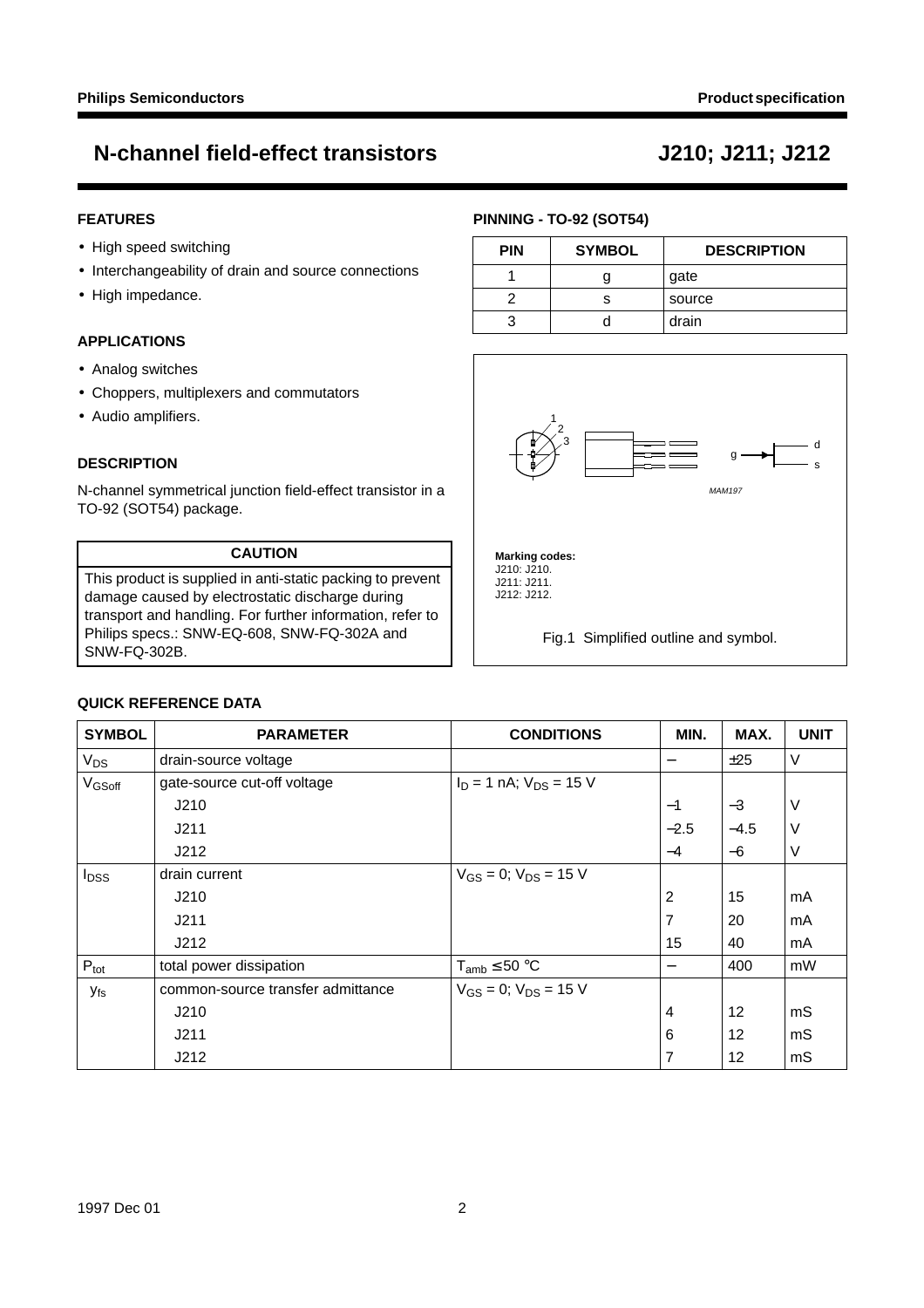## **LIMITING VALUES**

In accordance with the Absolute Maximum Rating System (IEC 134).

| <b>SYMBOL</b>               | <b>PARAMETER</b>               | <b>CONDITIONS</b>                       | MIN.                     | MAX.  | <b>UNIT</b> |
|-----------------------------|--------------------------------|-----------------------------------------|--------------------------|-------|-------------|
| V <sub>DS</sub>             | drain-source voltage           |                                         |                          | ±25   |             |
| V <sub>GSO</sub>            | gate-source voltage            | open drain                              |                          | $-25$ |             |
| V <sub>DGO</sub>            | drain-gate voltage             | open source                             |                          | $-25$ |             |
| l <sub>G</sub>              | forward gate current (DC)      |                                         |                          | 10    | mA          |
| $P_{\text{tot}}$            | total power dissipation        | $T_{amb} \le 50$ °C; note 1; see Fig.13 |                          | 400   | mW          |
| $\mathsf{T}_{\textsf{stg}}$ | storage temperature            |                                         | $-65$                    | 150   | °C          |
|                             | operating junction temperature |                                         | $\overline{\phantom{a}}$ | 150   | °C          |

### **Note**

1. Device mounted on a printed-circuit board, maximum lead length 4 mm; mounting pad for the drain lead 10 mm<sup>2</sup>.

### **THERMAL CHARACTERISTICS**

| <b>SYMBOL</b> | $\blacksquare$<br>ΔΜΗ                                          | JΔ  | UNIT |
|---------------|----------------------------------------------------------------|-----|------|
| ד⁄th i-a      | note<br>ambient:<br>∟iunction to<br>thermal<br>resistance from | 250 | K/W  |

### **Note**

1. Device mounted on a printed-circuit board, maximum lead length 4 mm; mounting pad for the drain lead 10 mm<sup>2</sup>.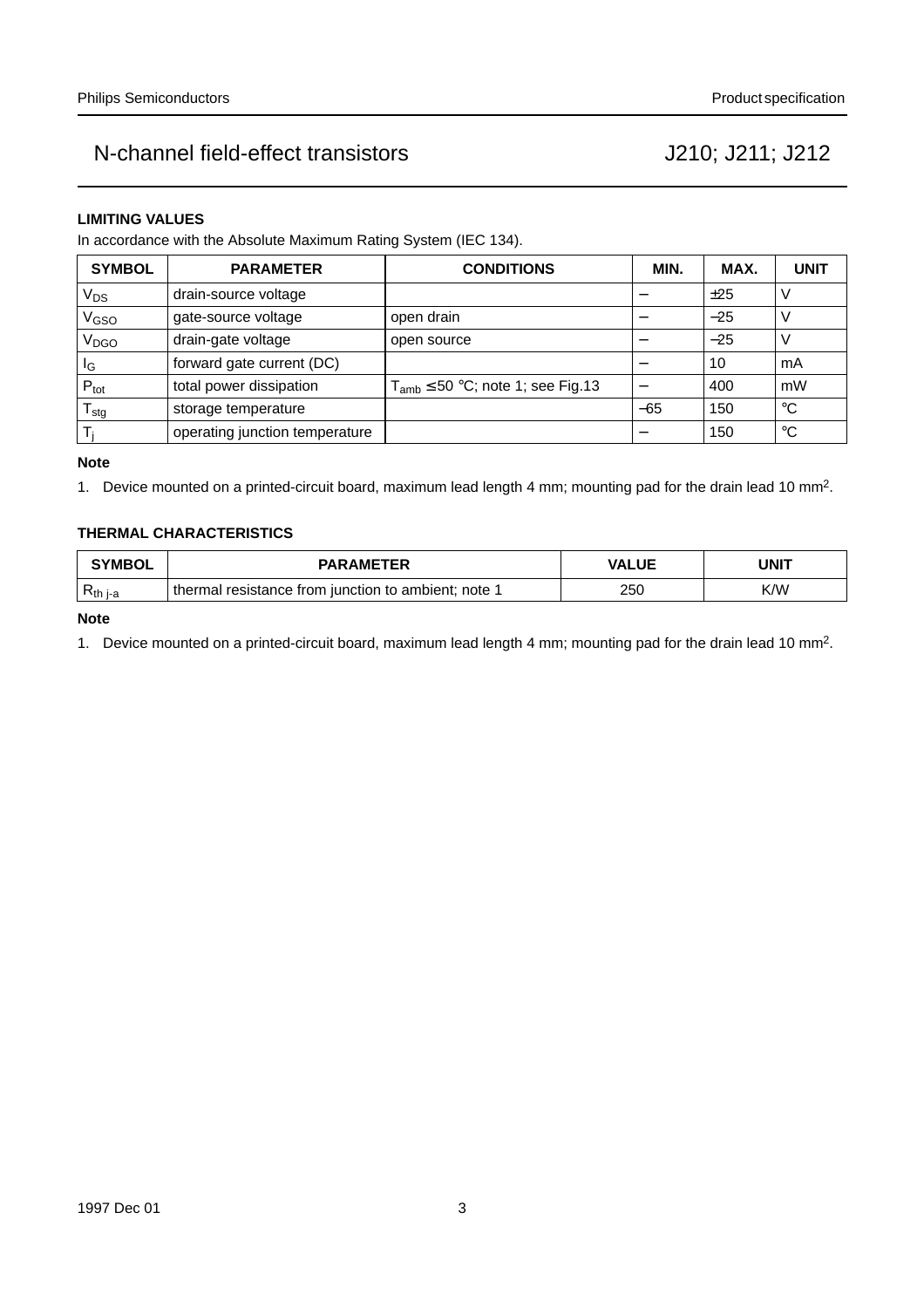# N-channel field-effect transistors **Material State State 1210**; J211; J212

## **STATIC CHARACTERISTICS**

 $T_i = 25$  °C.

| <b>SYMBOL</b>           | <b>PARAMETER</b>                  | <b>CONDITIONS</b>               | MIN.              | MAX.   | <b>UNIT</b> |
|-------------------------|-----------------------------------|---------------------------------|-------------------|--------|-------------|
| $V_{(BR)GSS}$           | gate-source breakdown voltage     | $I_G = -1 \mu A$ ; $V_{DS} = 0$ |                   | $-25$  | $\vee$      |
| V <sub>GSoff</sub>      | gate-source cut-off voltage       | $I_D = 1$ nA; $V_{DS} = 15$ V   |                   |        |             |
|                         | J210                              |                                 | $-1$              | $-3$   | V           |
|                         | J211                              |                                 | $-2.5$            | $-4.5$ | V           |
|                         | J212                              |                                 | $-4$              | $-6$   | V           |
| V <sub>GSS</sub>        | gate-source forward voltage       | $I_G = 0; V_{DS} = 0$           | $\qquad \qquad -$ | 1      | $\vee$      |
| <b>I</b> <sub>DSS</sub> | drain current                     | $V_{GS} = 0$ ; $V_{DS} = 15$ V  |                   |        |             |
|                         | J10                               |                                 | $\overline{2}$    | 15     | mA          |
|                         | J11                               |                                 | 7                 | 20     | mA          |
|                         | J12                               |                                 | 15                | 40     | mA          |
| l <sub>GSS</sub>        | reverse gate leakage current      | $V_{GS} = -15 V; V_{DS} = 0$    | $\qquad \qquad -$ | $-100$ | рA          |
| $ y_{fs} $              | common-source transfer admittance | $V_{GS} = 0$ ; $V_{DS} = 15$ V  |                   |        |             |
|                         | J210                              |                                 | 4                 | 12     | mS          |
|                         | J211                              |                                 | 6                 | 12     | mS          |
|                         | J212                              |                                 | $\overline{7}$    | 12     | mS          |
| $ y_{os} $              | common source output admittance   | $V_{GS} = 0$ ; $V_{DS} = 15$ V  |                   |        |             |
|                         | J210                              |                                 |                   | 150    | μS          |
|                         | J211                              |                                 |                   | 200    | μS          |
|                         | J212                              |                                 |                   | 200    | $\mu S$     |

## **DYNAMIC CHARACTERISTICS**

 $T_{amb} = 25 °C$ .

| <b>SYMBOL</b> | <b>PARAMETER</b>                   | <b>CONDITIONS</b>                                   | TYP.                    | <b>UNIT</b> |
|---------------|------------------------------------|-----------------------------------------------------|-------------------------|-------------|
| $C_{is}$      | input capacitance                  | $V_{DS}$ = 15 V; $V_{GS}$ = -10 V; f = 1 MHz        | 2                       | рF          |
|               |                                    | $V_{DS}$ = 15 V; $V_{GS}$ = 0; f = 1 MHz            | $\overline{\mathbf{4}}$ | рF          |
| $C_{os}$      | output capacitance                 | $V_{DS}$ = 15 V; V <sub>GS</sub> = -10 V; f = 1 MHz | 0.8                     | рF          |
|               |                                    | $V_{DS}$ = 15 V; $V_{GS}$ = 0; f = 1 MHz            | 2                       | pF          |
| $C_{rs}$      | feedback capacitance               | $V_{DS}$ = 15 V; V <sub>GS</sub> = -10 V; f = 1 MHz | 0.8                     | pF          |
|               |                                    | $V_{DS}$ = 15 V; $V_{GS}$ = 0; f = 1 MHz            | 0.9                     | pF          |
| $g_{is}$      | common source input conductance    | $V_{DS}$ = 15 V; V <sub>GS</sub> = 0; f = 100 MHz   | 70                      | $\mu S$     |
|               |                                    | $V_{DS}$ = 15 V; V <sub>GS</sub> = 0; f = 450 MHz   | 1.1                     | mS          |
| $g_{fs}$      | common source transfer conductance | $V_{DS}$ = 15 V; V <sub>GS</sub> = 0; f = 100 MHz   | 7.5                     | mS          |
|               |                                    | $V_{DS}$ = 15 V; V <sub>GS</sub> = 0; f = 450 MHz   | 7.5                     | mS          |
| $g_{rs}$      | common source feedback conductance | $V_{DS}$ = 15 V; $V_{GS}$ = 0; f = 100 MHz          | $-8$                    | $\mu S$     |
|               |                                    | $V_{DS}$ = 15 V; V <sub>GS</sub> = 0; f = 450 MHz   | $-90$                   | $\mu S$     |
| $g_{os}$      | common source output conductance   | $V_{DS}$ = 15 V; V <sub>GS</sub> = 0; f = 100 MHz   | 95                      | $\mu S$     |
|               |                                    | $V_{DS}$ = 15 V; V <sub>GS</sub> = 0; f = 450 MHz   | 200                     | $\mu S$     |
| $V_n$         | equivalent input noise voltage     | $V_{DS}$ = 15 V; $V_{GS}$ = 0; f = 1 kHz            | 5                       | nV/√Hz      |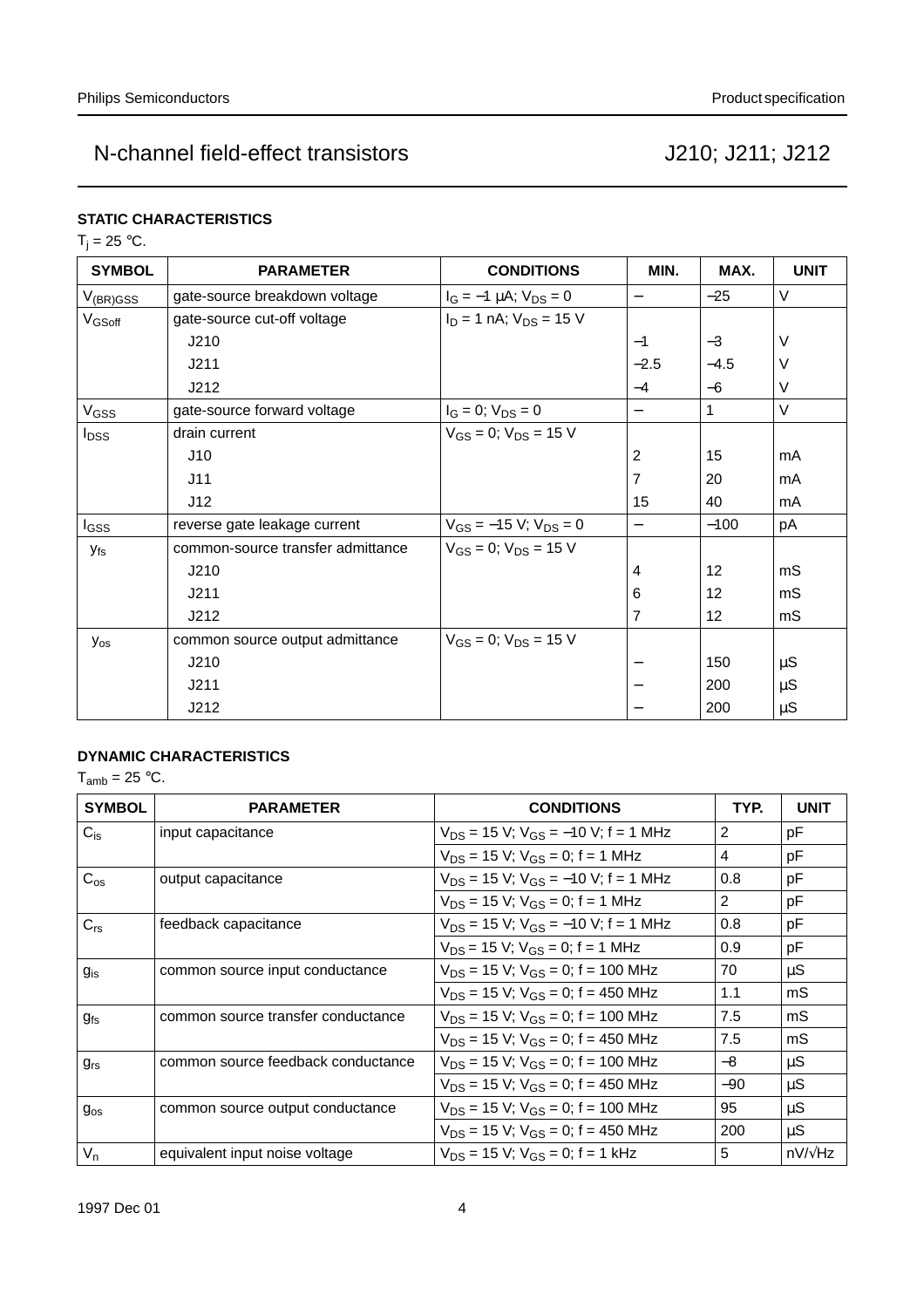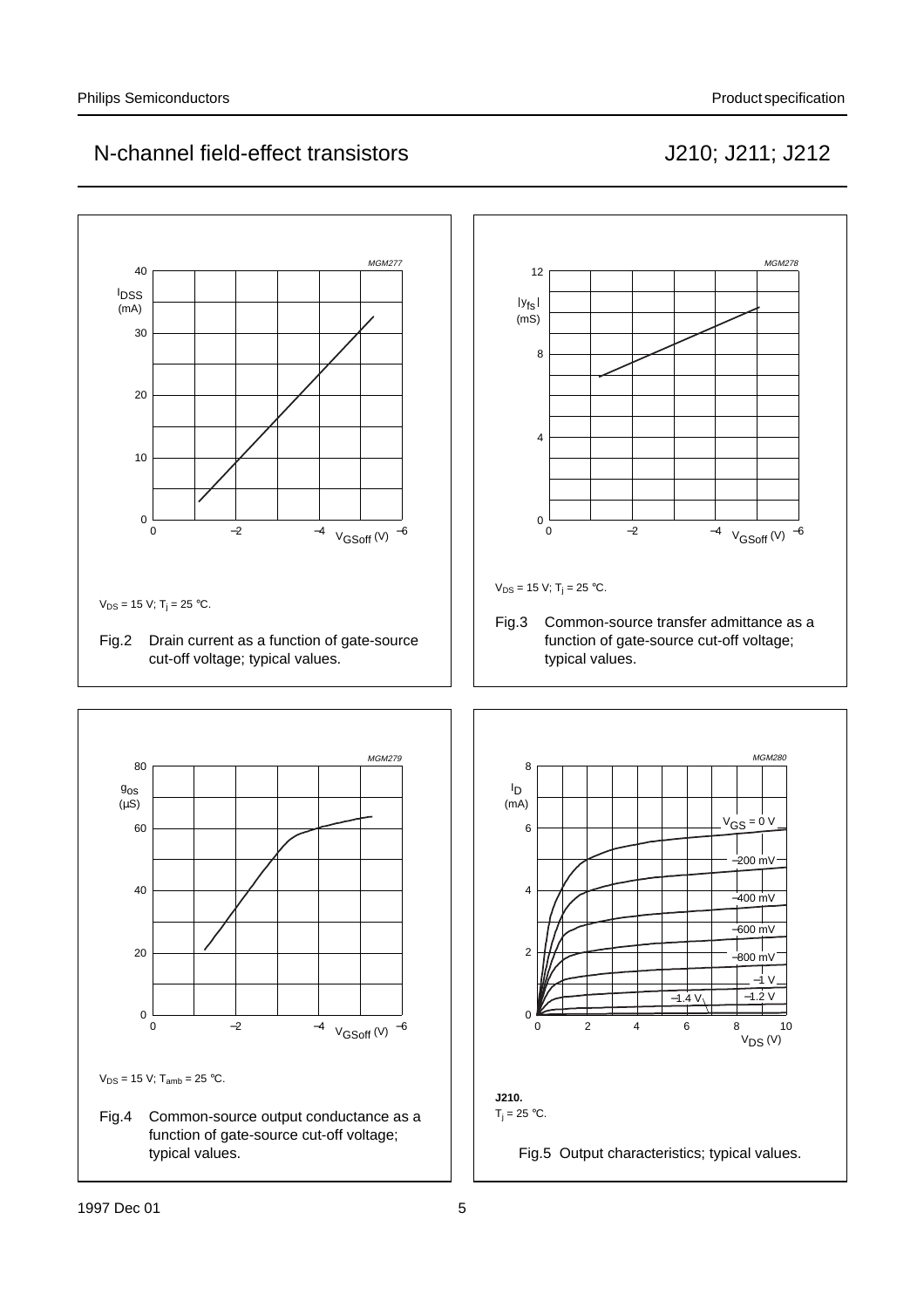





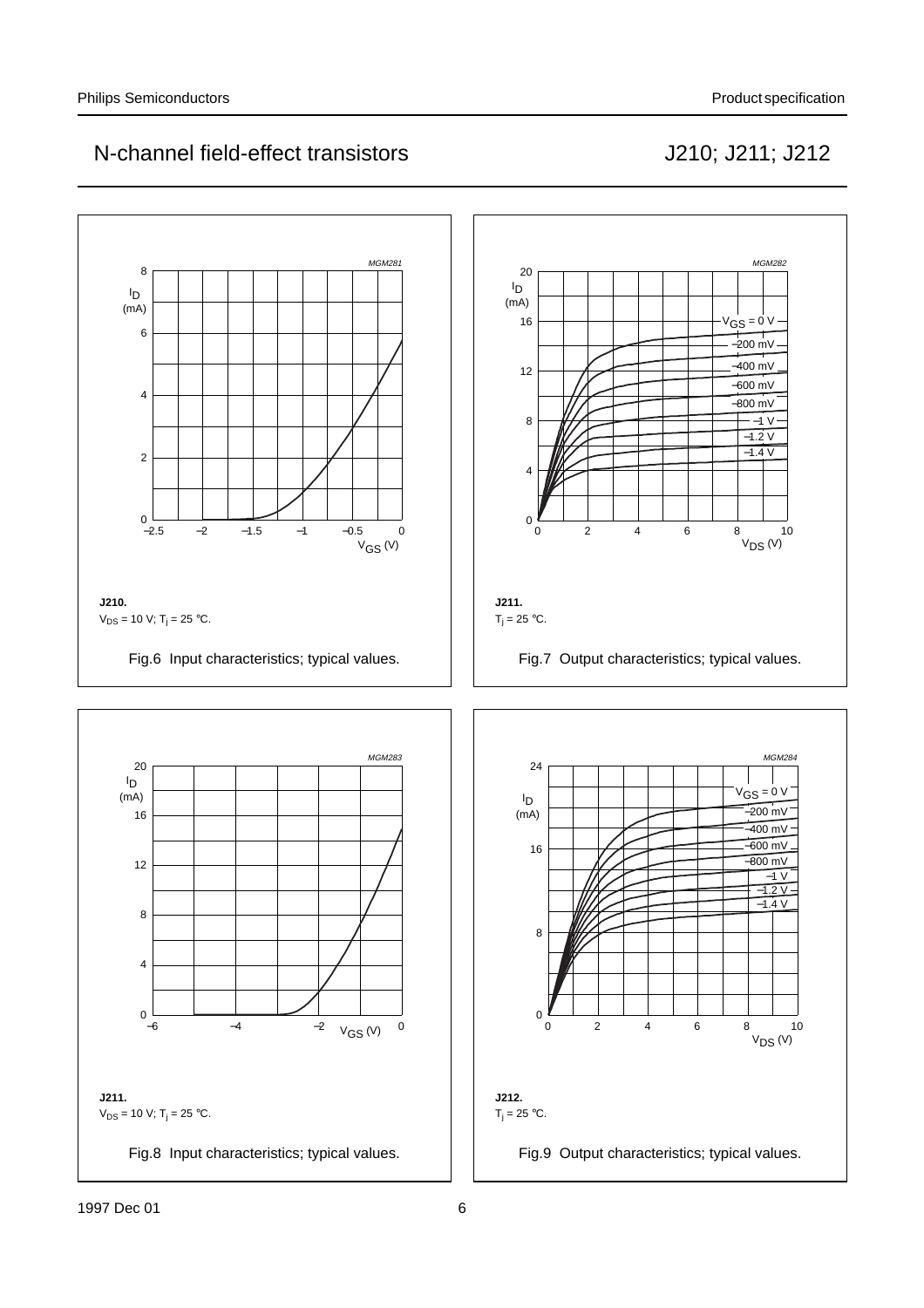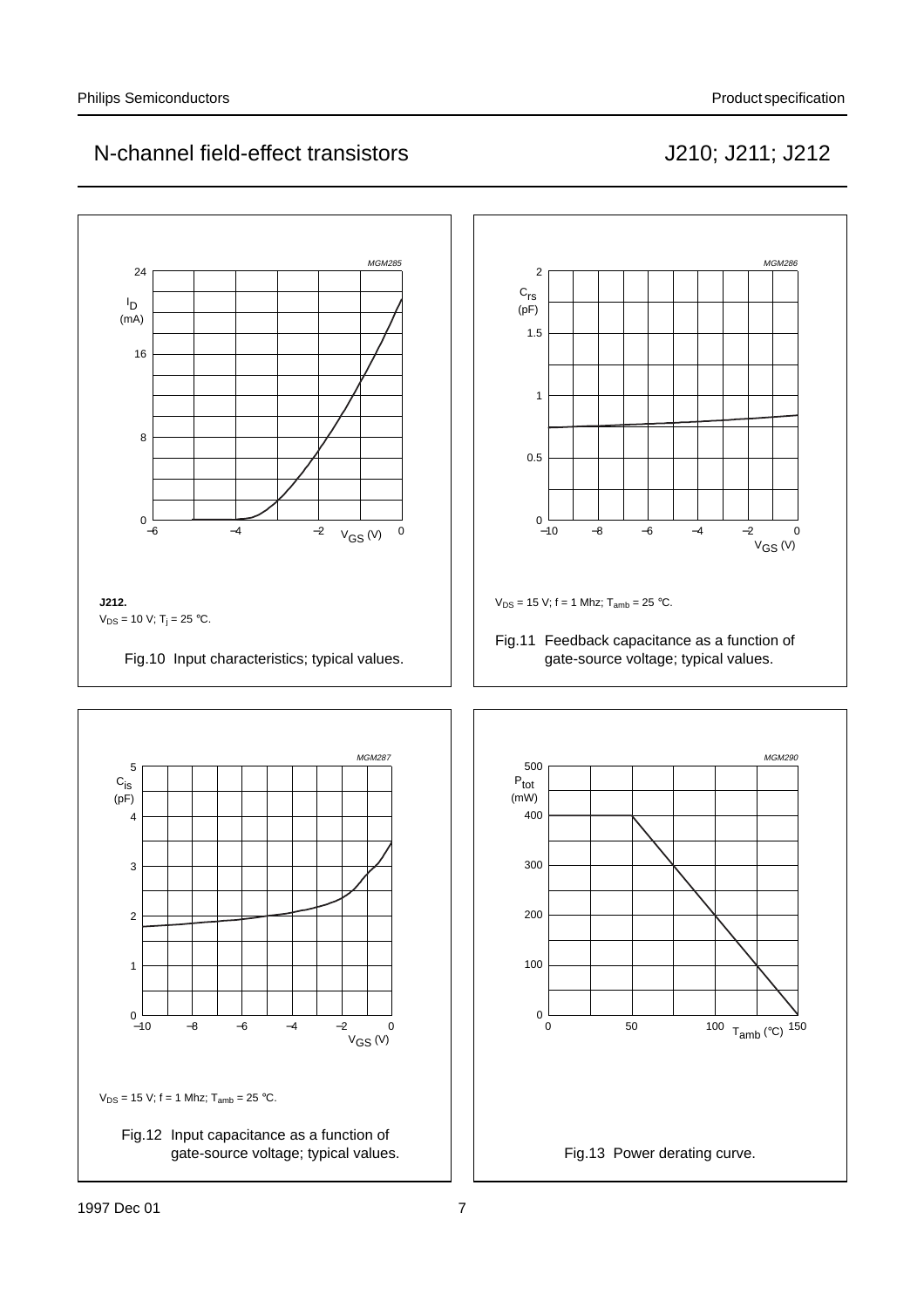

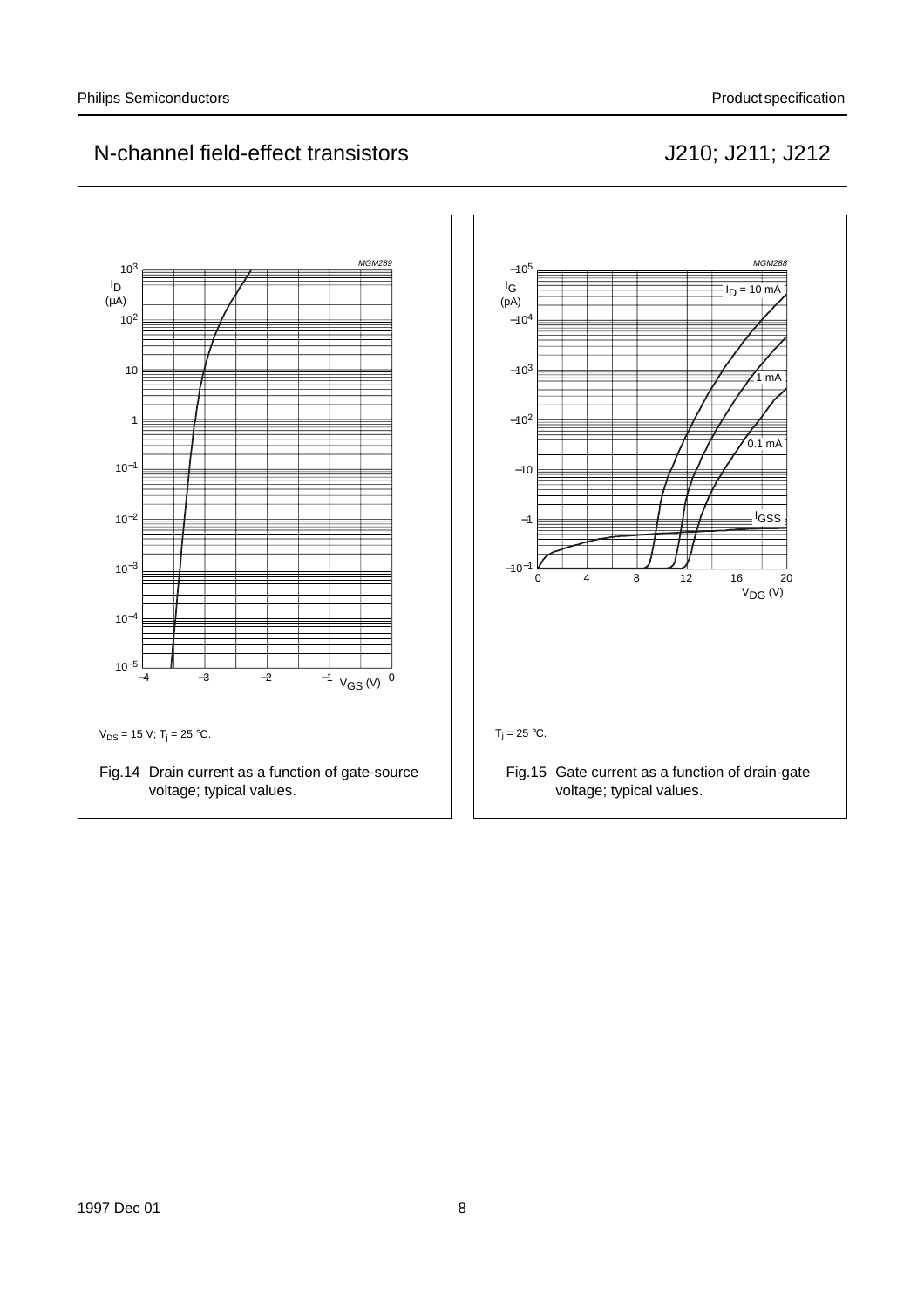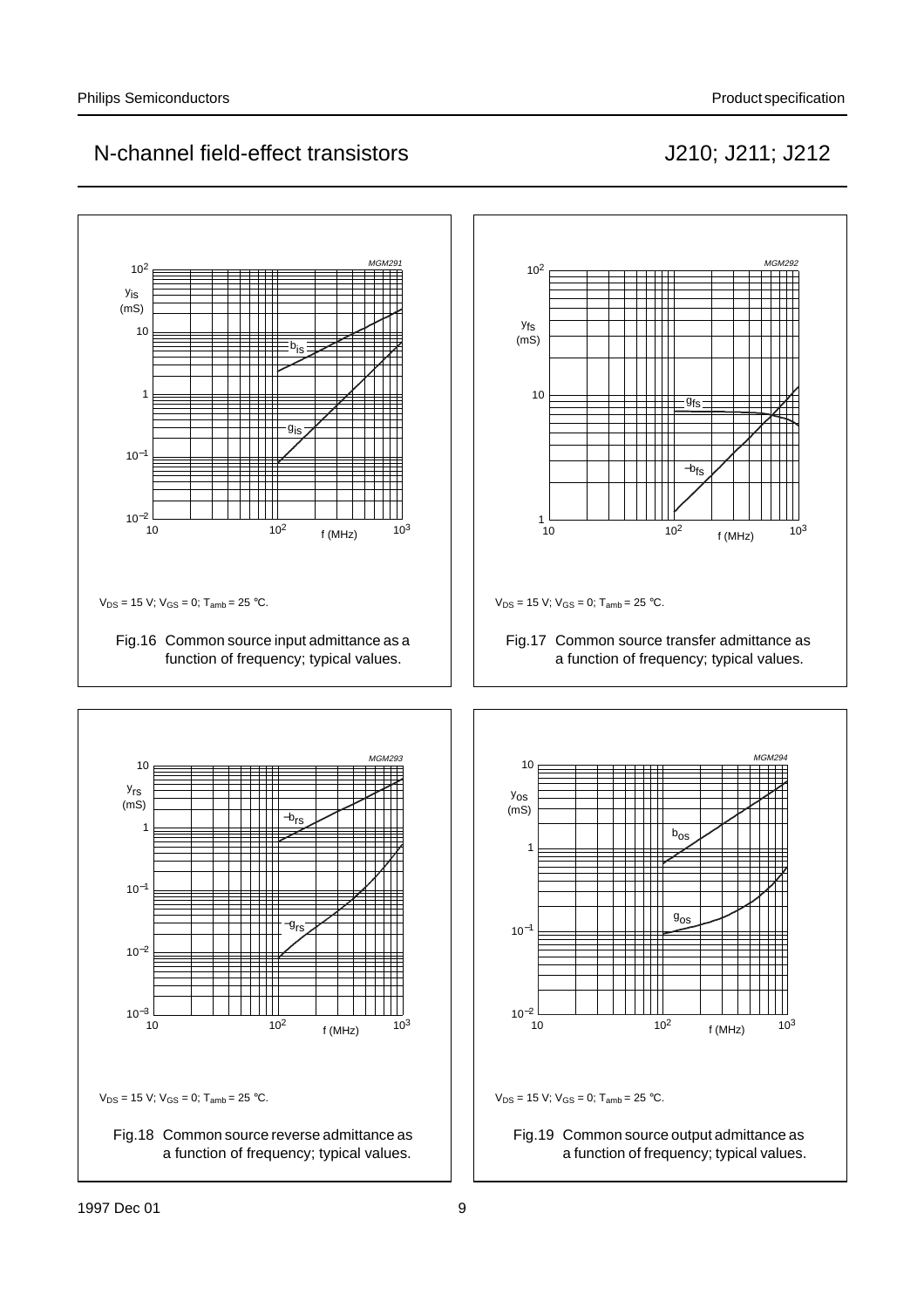### **PACKAGE OUTLINE**



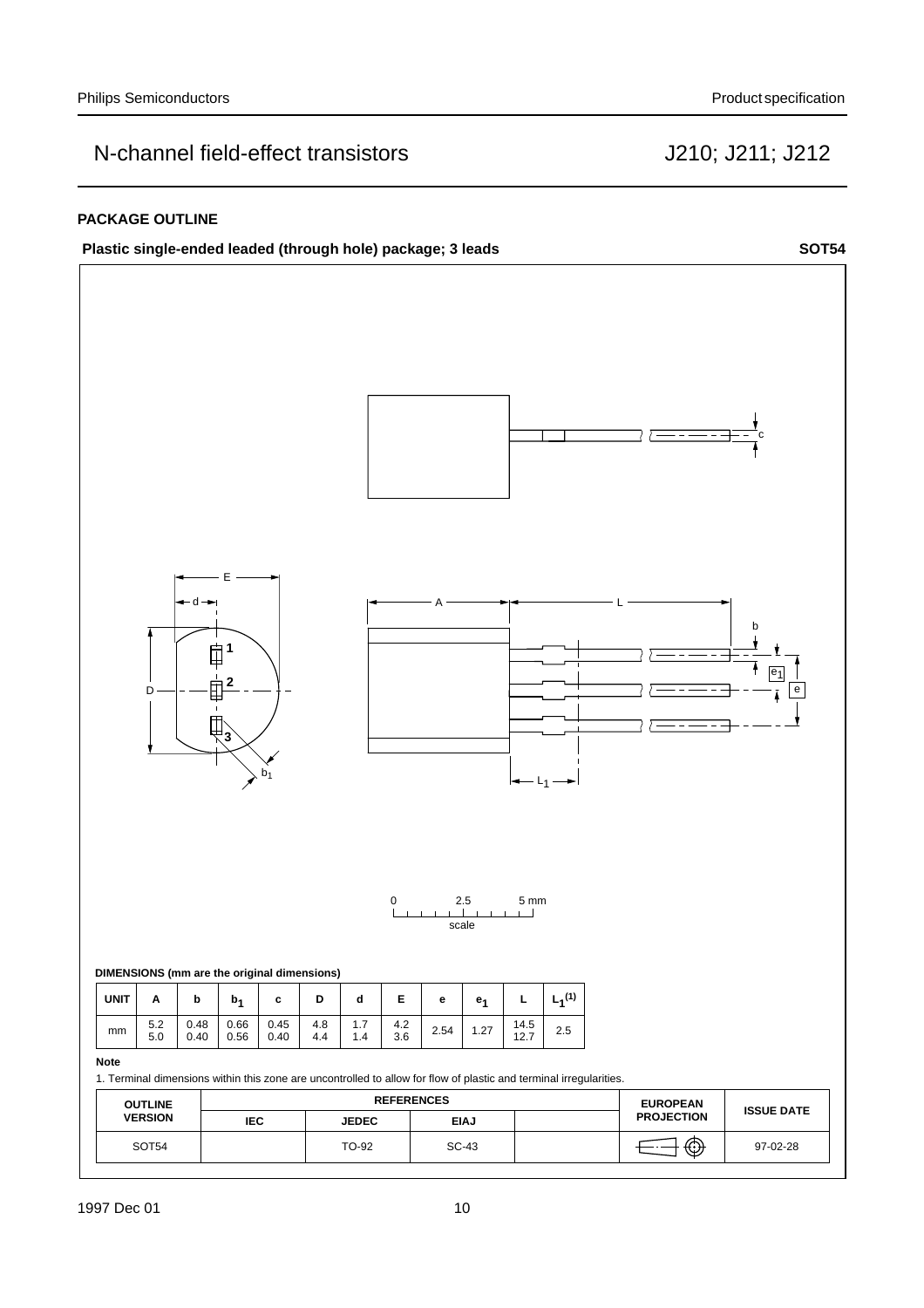## **DEFINITIONS**

| <b>Data Sheet Status</b>                                                                                                                                                                                                                                                                                                                                                                                                                                           |                                                                                       |  |
|--------------------------------------------------------------------------------------------------------------------------------------------------------------------------------------------------------------------------------------------------------------------------------------------------------------------------------------------------------------------------------------------------------------------------------------------------------------------|---------------------------------------------------------------------------------------|--|
| Objective specification                                                                                                                                                                                                                                                                                                                                                                                                                                            | This data sheet contains target or goal specifications for product development.       |  |
| Preliminary specification                                                                                                                                                                                                                                                                                                                                                                                                                                          | This data sheet contains preliminary data; supplementary data may be published later. |  |
| Product specification                                                                                                                                                                                                                                                                                                                                                                                                                                              | This data sheet contains final product specifications.                                |  |
| <b>Limiting values</b>                                                                                                                                                                                                                                                                                                                                                                                                                                             |                                                                                       |  |
| Limiting values given are in accordance with the Absolute Maximum Rating System (IEC 134). Stress above one or<br>more of the limiting values may cause permanent damage to the device. These are stress ratings only and operation<br>of the device at these or at any other conditions above those given in the Characteristics sections of the specification<br>is not implied. Exposure to limiting values for extended periods may affect device reliability. |                                                                                       |  |

## **Application information**

Where application information is given, it is advisory and does not form part of the specification.

### **LIFE SUPPORT APPLICATIONS**

These products are not designed for use in life support appliances, devices, or systems where malfunction of these products can reasonably be expected to result in personal injury. Philips customers using or selling these products for use in such applications do so at their own risk and agree to fully indemnify Philips for any damages resulting from such improper use or sale.